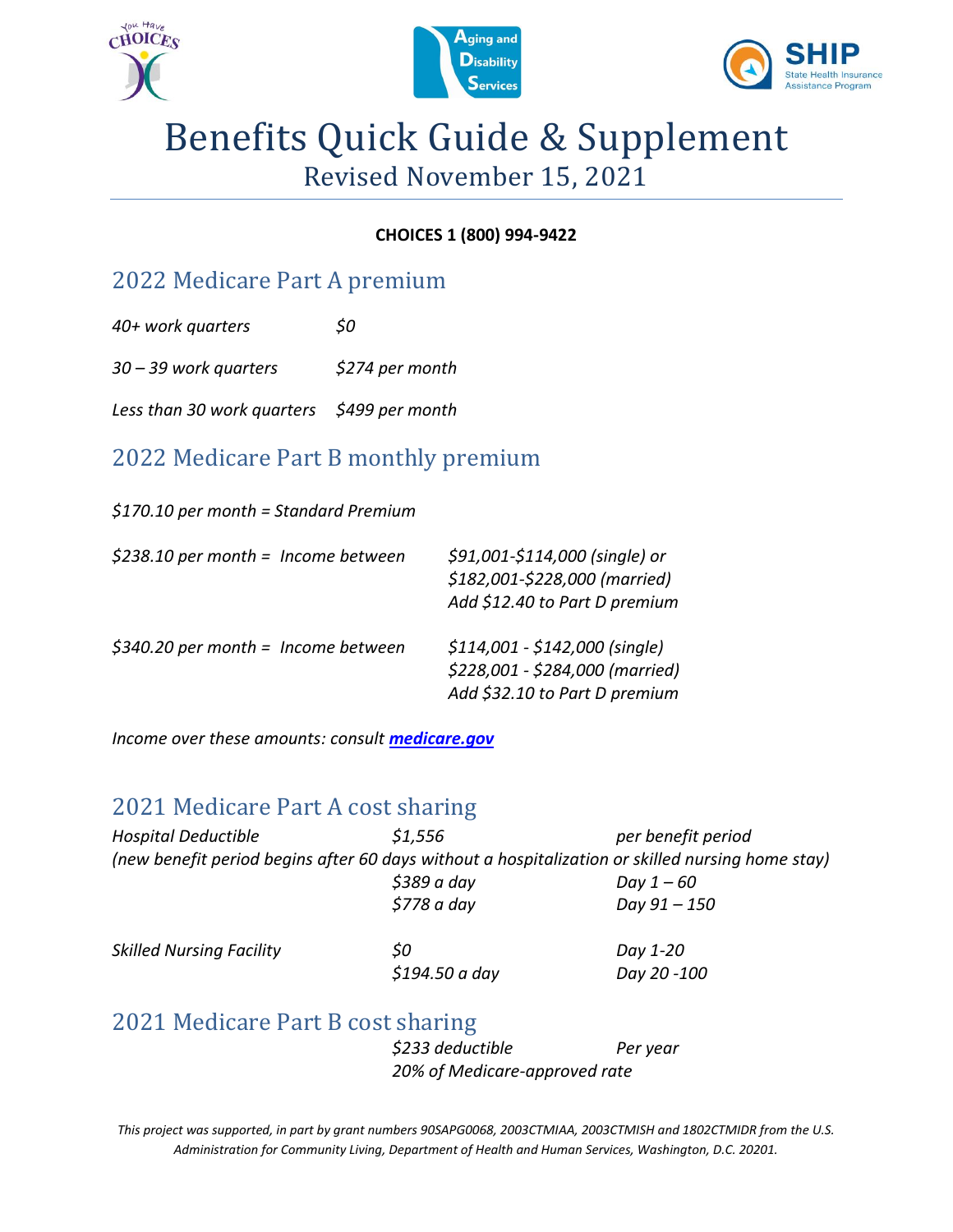### Social Security COLA

**effective January 2022 is 5.9 %** 

2021 SSI Federal Payment Standard

**\$841 (for one person) or \$1261 (couple)**

### Programs that Help Medicare Beneficiaries

### **1. Medicare Savings Program (MSP) Effective March 1, 2022. No asset limits. No estate recovery since January 1, 2010**

| QMB (Q01) 211% Federal Poverty Level      |                 |
|-------------------------------------------|-----------------|
| Monthly Income Guidelines Single: \$2,390 | Couple: \$3,220 |
| SLMB (Q03) 231% Federal Poverty Level     |                 |
| Monthly Income Guidelines Single: \$2,617 | Couple: \$3,525 |
| ALMB (Q04) 246% Federal Poverty Level     |                 |
| Monthly Income Guidelines Single: \$2,786 | Couple: \$3,754 |

If you qualify for MSP you are automatically enrolled into Extra Help or Low Income Subsidy at the full Low Income Subsidy level

### **2.** Medicare Part D Low Income Subsidy (LIS) 2022 **– also known as Extra Help**

Pays full cost of Medicare Part D premium up to benchmark amount in CT, which is \$36.27 a month in 2022

**Cost Sharing for medications on the Part D formulary with LIS in 2021**

Full LIS Level  $1 =$  Generic drugs: \$3.95 Brand Drugs: \$9.85

Full LIS Level  $2$  = Medicaid + income up to 100% FPL Generic drugs: \$1.35 Brand Drugs: \$4.00

Maximum out of pocket cost-sharing \$17 per month

Level 3 Full LIS = Medicaid Waiver or permanently skilled nursing resident \$0 co-pays for all medications

Connecticut residents should consider applying for LIS through MSP because MSP has no asset restrictions and higher income guidelines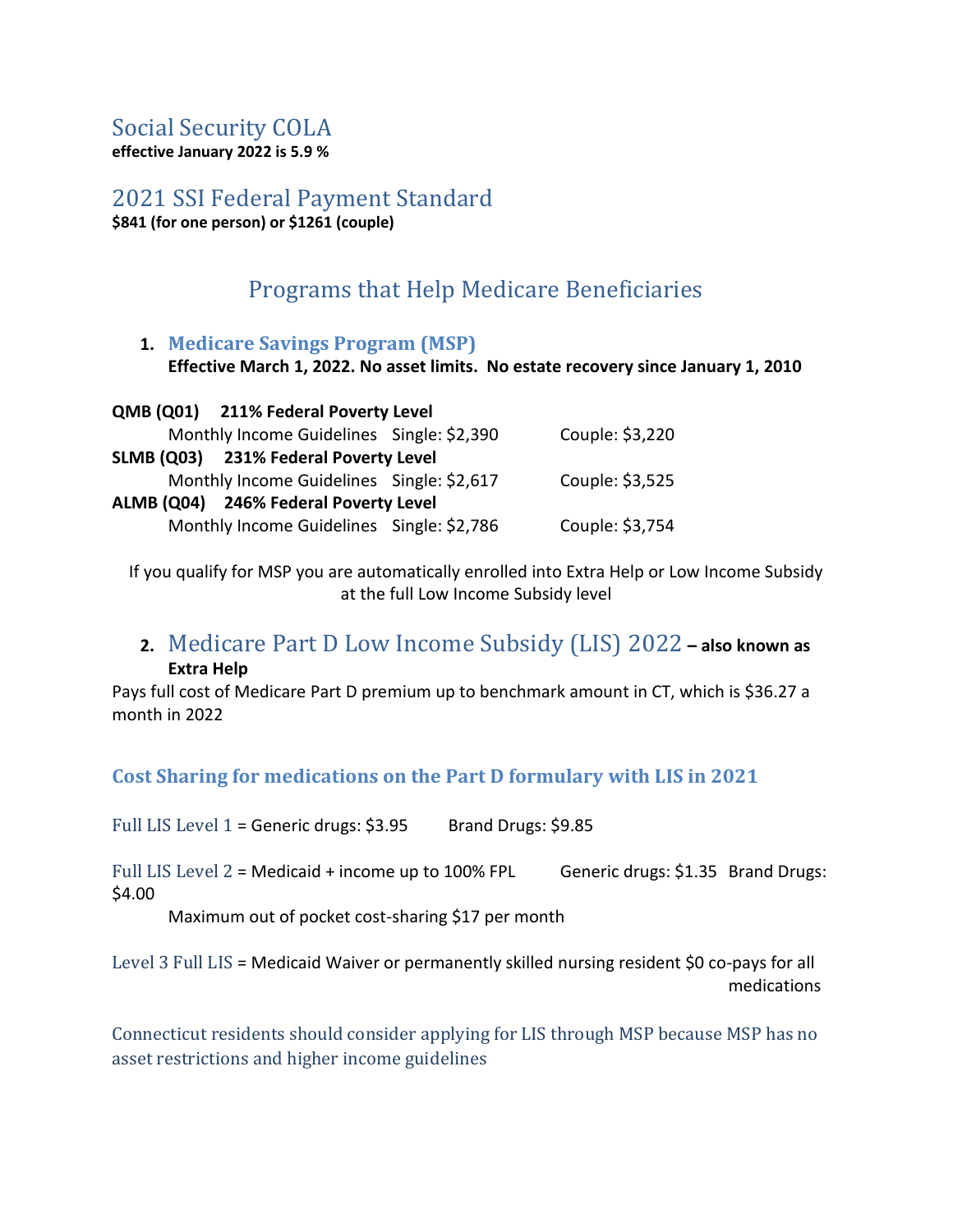### Income and Assets Guidelines for Partial LIS For 2021 if you apply separately through Social Security Administration.

Income limits are based on the poverty levels as of March 2021. Assets levels are as of January 2021.

Income include \$20 disregard and assets include \$1500 for burial expenses

| Partial Subsidy | Single: \$1,630 | Assets under: \$14,790 |
|-----------------|-----------------|------------------------|
| Partial Subsidy | Couple: \$2,198 | Assets under: \$29,520 |

Partial dual eligible individuals pay a deductible of \$92 and then 15% co-payment up to \$6,550. When this is reached, the individual pays \$3.70 for generic medication and \$9.20 for brand drugs on their plan's drug formulary.

### **Medicaid**

Husky C **– For those 65 years of age or older, blind or those with a disability as of July 2021** Includes January 1, 2021 single unearned disregard of \$409 and couple unearned disregard of \$818. The special shared disregard is \$476.90. Income is based on 143% of TFA.

Assets: Maximum \$1600 for single person and \$2,400 for a couple

| Region A monthly Income   | Single: \$643.00 | Couple: \$817.00 |
|---------------------------|------------------|------------------|
| Region B&C monthly Income | Single: \$532.00 | Couple: \$708.00 |

Medicaid Husky D **– Medicaid Expanded Benefits as of March 2021** For those 18-64 without minor children or Medicare **– apply through Access Health CT** Website for access health Ct is www.accesshealthct.com

Eligibility is based on Modified Adjusted Gross Income (MAGI) in the tax household No spend down provision if you are over the income guidelines There are no asset limit restrictions

Household Size of 1 MAGI monthly Income: \$1,563.00 Household Size of 2 MAGI monthly Income: \$2,106.00

Medicaid Husky A – Effective March 2021 Medicaid for caretakers with children under 19 years of age. Can be on Medicare.

Apply through Access Health CT. Based on Modified Adjusted Gross Income 160% of the federal poverty level. Household of 2 MAGI monthly income: \$2,442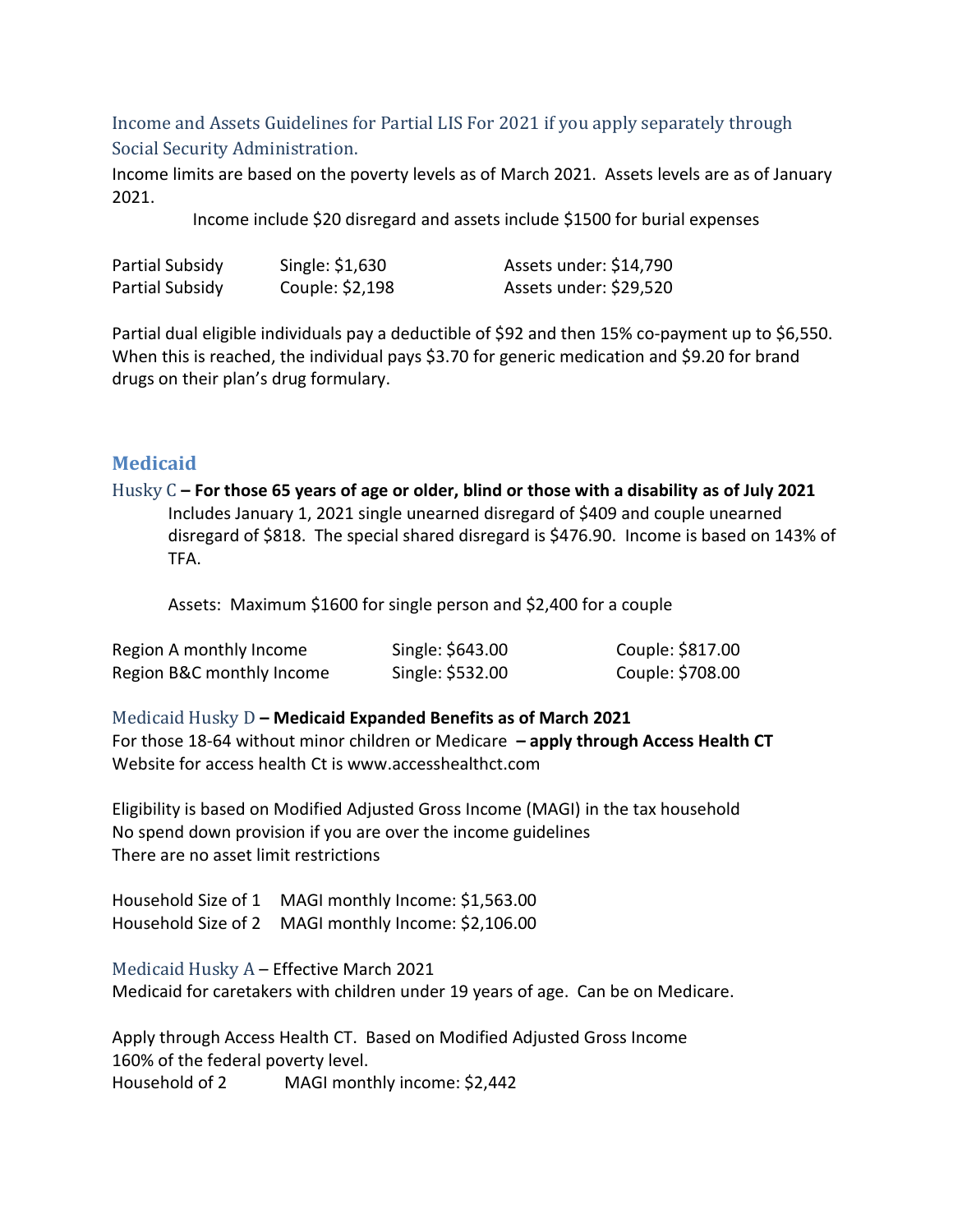## Supplemental Nutrition Assistance Program (SNAP) – effective October 1, 2021

Income guidelines are reviewed every October

#### **Gross income limits for most households:**

Household size 1: Gross income limit \$1,986

Household size 2: Gross income limit \$2,686

Household size 3: Gross income limit \$3,386

For larger household sizes visit [https://portal.ct.gov/DSS/SNAP/Supplemental-Nutrition-Assistance-](https://portal.ct.gov/DSS/SNAP/Supplemental-Nutrition-Assistance-Program---SNAP)[Program---SNAP](https://portal.ct.gov/DSS/SNAP/Supplemental-Nutrition-Assistance-Program---SNAP)

### **Max monthly benefit for most households:**

Household size 1: Max monthly benefit \$250

Household size 2: Max monthly benefit \$459

Household size 3: Max monthly benefit \$658

For larger household sizes visit [https://portal.ct.gov/DSS/SNAP/Supplemental-Nutrition-Assistance-](https://portal.ct.gov/DSS/SNAP/Supplemental-Nutrition-Assistance-Program---SNAP)[Program---SNAP](https://portal.ct.gov/DSS/SNAP/Supplemental-Nutrition-Assistance-Program---SNAP)

### **Asset limits:**

No asset limit under 185% FPL

Asset limit over 185%: \$3,750

### Husky C, MSP and SNAP benefit applications are mailed to:

DSS Connect Scanning Center, PO Box 1320, Manchester, CT 06045-1320 Or apply online a[t www.connect.ct.gov](http://www.connect.ct.gov/)

DSS Benefits Telephone Line for questions only: 1-855-626-6632

### CT Health Insurance Exchange for those without Medicare **Apply through Access Health CT**

| Open Enrollment:    | November 1, 2020 – January 15, 2021 |
|---------------------|-------------------------------------|
| Special Enrollment: | May 1, 2021 – August 15, 2021       |

**Access Health CT**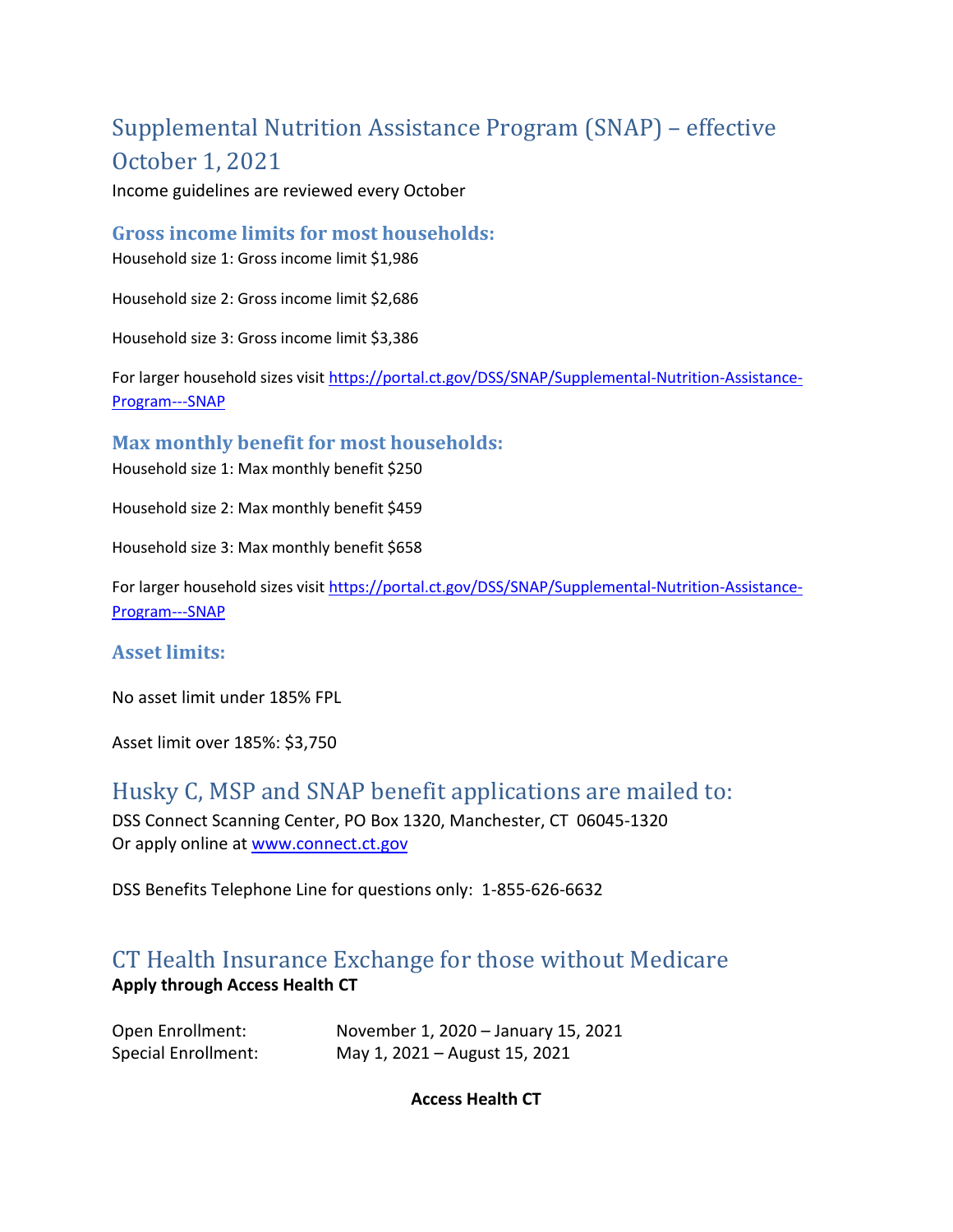#### **[www.accesshealthct.com](http://www.accesshealthct.com/) Benefits Enrollment Center: 1-855-805-4325**

### Connecticut Energy Assistance Program (CEAP) **– Effective October 2021 [www.ct.gov/staywarm](http://www.ct.gov/staywarm)** or contact 211

Applications are currently being accepted

#### **60% Medium Income**

| Household Size | 60% state median income |
|----------------|-------------------------|
| 1              | \$39,027                |
| 2              | \$51,035                |
| 3              | \$63,044                |
| 4              | \$75,052                |
| .5             | \$87,060                |
| 6              | \$99,069                |

- **Up to \$1015 for 'vulnerable' households -** age 60+, person with a disability, or under age 6.
- **Up to \$940 for non-vulnerable households**
- **Renters whose heat is included in rent:** \$225 \$475
- **Crisis Heating Assistance:** Up to \$1,010 for deliverable fuel heated households up to 200% FPG. Up to \$500 for eligible households over 200% FPG.
- **Safety Net Assistance** for those unable to secure primary deliverable fuel may be eligible for up to additional **\$700** per delivery.
- Households with a member who is responsible for paying for heat and is receiving TFA, State Supplement, Refugee Cash Assistance, SNAP or SSI are categorically eligible for CEAP. Liquid Assets test is suspended.
- Apply thru local Community Action Agency CAA look up and more info at [www.ct.gov/staywarm](http://www.ct.gov/staywarm)

### CT Home Care Program for Elders (CHCPE) **– effective January 1, 2022**

| State Funded Level $1$ – this is closed to new individuals effective July 1, 2017 |                           |                    |
|-----------------------------------------------------------------------------------|---------------------------|--------------------|
| Must have one critical need                                                       | no monthly income ceiling |                    |
| Assets                                                                            | \$41,220.00 single        | \$54,960.00 couple |
| <b>State Funded Level 2</b>                                                       |                           |                    |

| Must be functioning at skilled nursing home level of care   |                    |
|-------------------------------------------------------------|--------------------|
| Assets                                                      | \$41,220.00 single |
| Individuals on the program pay 4.5% cost share for services |                    |

no monthly income ceiling \$54,960.00 couple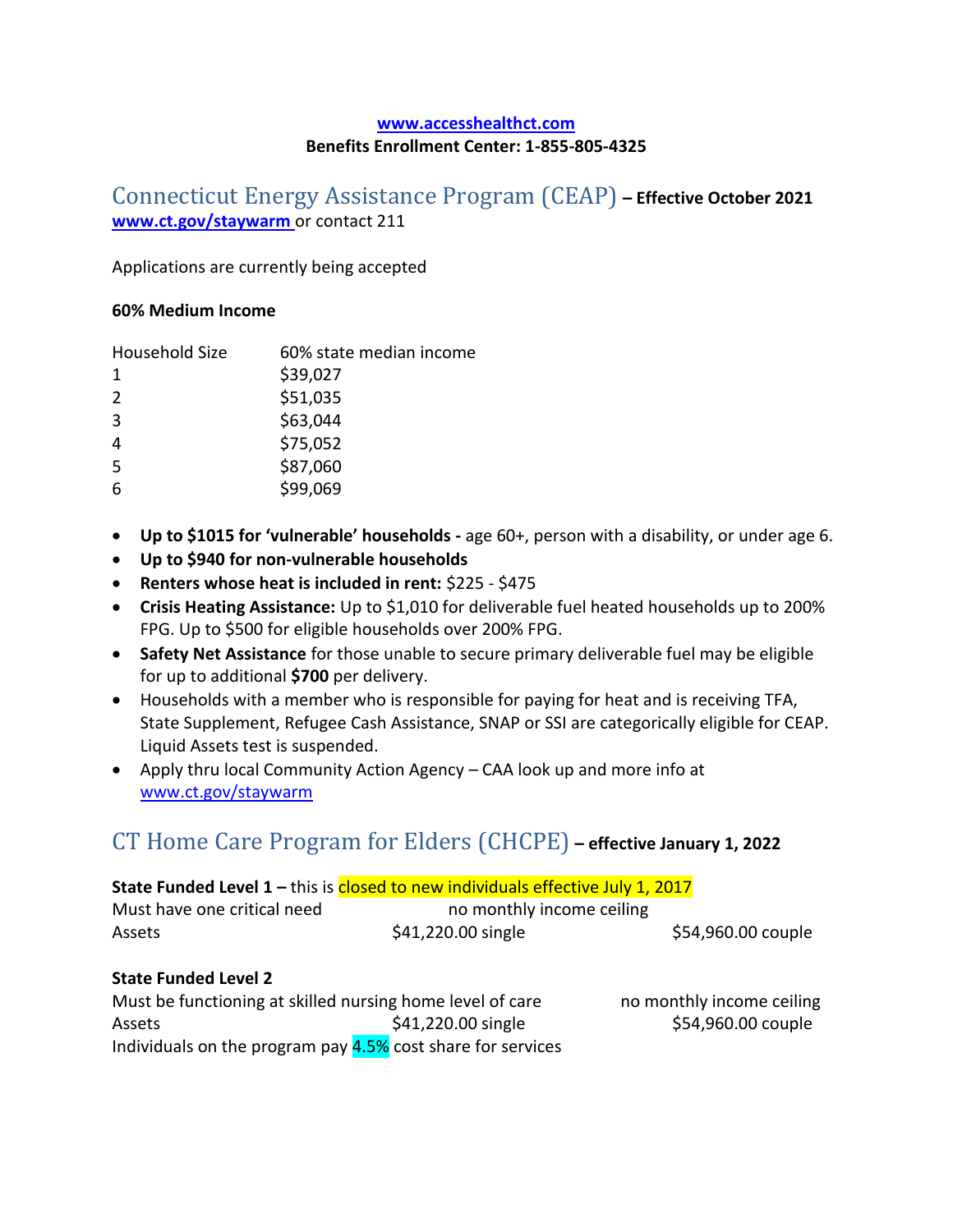#### **Medicaid Waiver – Level 3**

Only the individual's income is counted towards eligibility. Must be at skilled nursing home level of care

| Income        | up to \$2,382 monthly income, which is 300% of SSI |
|---------------|----------------------------------------------------|
| <b>Assets</b> | \$1600 single                                      |
| <b>Assets</b> | \$3,200 couple if both receives services           |
| Assets        | \$27,676 couple if one receives services           |

Effective March 2021, an applied income begins when monthly income is at  $\frac{2,147}{,}$  which is 200% of the Federal Poverty Level

A higher asset amount may be allowed when a spousal assessment is completed Excess home equity limit is \$906,000

#### **Medicaid – Level 5 effective March 2021**

Must have 1 or 2 critical needs but do not need to be at skilled nursing home level of care if they are categorically eligible for Medicaid Eligible for Medicaid coverage groups: S01 through S05

| Income | \$1,611 single (calculated at 150% FPL) |
|--------|-----------------------------------------|
| Assets | \$1600 single                           |

**Spousal Protections:** Minimum protected amount is \$26,076 and the maximum is \$130,380.00 effective January 2021

Minimum monthly maintenance needs allowance is \$2,155 effective July 2020 Maximum Monthly Maintenance Needs Allowance: \$3,259.50 effective January 2021 Federal Poverty Levels are announced in March of each year

#### **Medicaid looks back 5 years of assets for eligibility**

### **Things not counted towards assets:**

As of January 1, 2020, an irrevocable funeral service account of \$10,000 Face value of \$1500 life insurance policy Term Life Insurance Policies

**Definition of Skilled nursing facility care** is supervision or cueing with at least 3 activities daily living with a need factor or hands on assistance with 3 or more activities of daily living or hands on care with 2 activities of daily living with a need factor.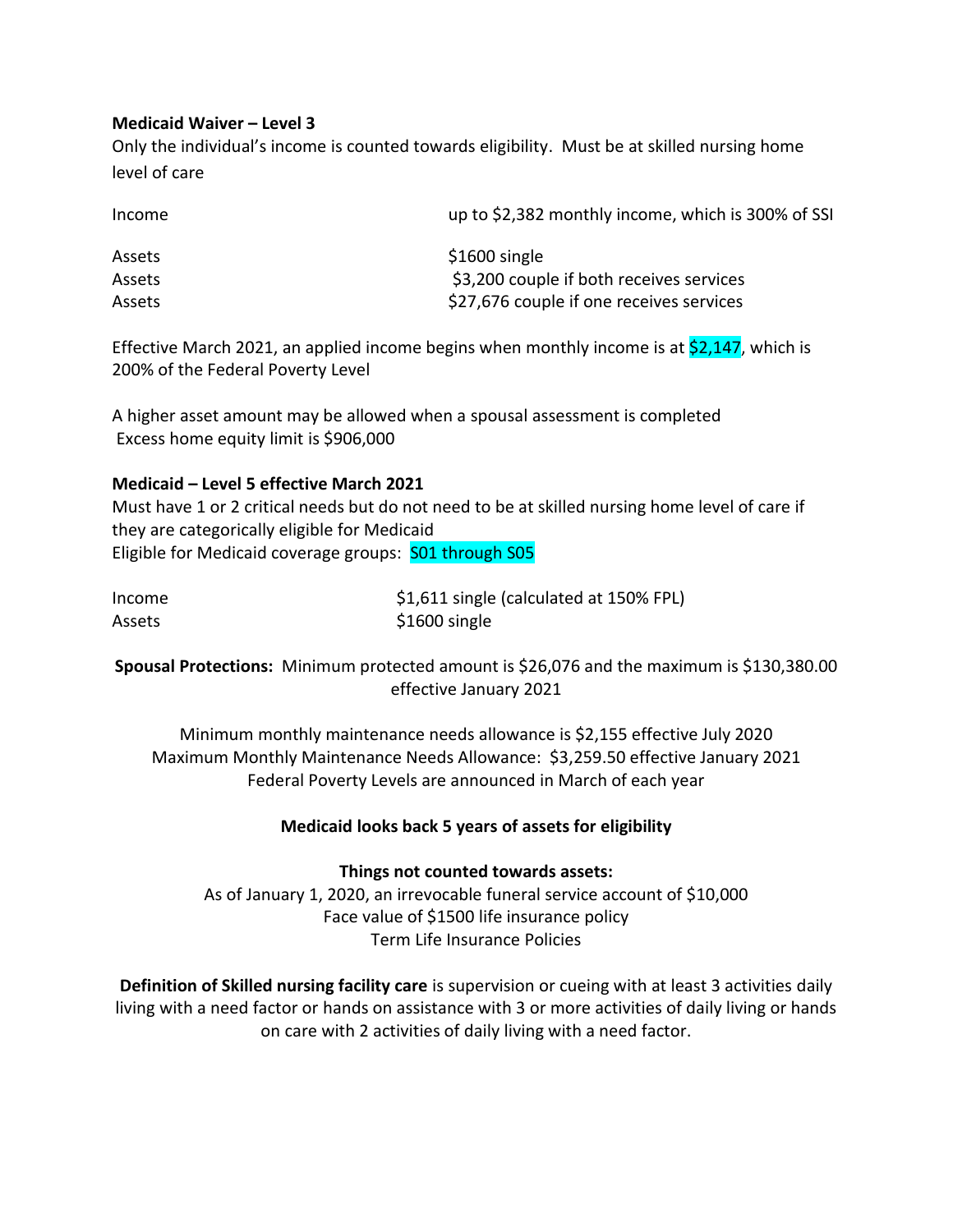**Definition of Need factors** are behavioral or cognitive impairments that require daily supervision to prevent harm or assistance with prescribed medications beyond setting up of pills.

**CT Home Care Program for Elder REFERRALS:** Call 1-800-445-5394 or go online: <https://www.ascendami.com/cthomecareforelders/default>

#### **Information for Persons with Disabilities**

| <b>Medicaid Category</b> | <b>MedConnect</b> also called Medicaid for the Employed Disabled                                                                                                                                                                                                                                                                                                                                    |
|--------------------------|-----------------------------------------------------------------------------------------------------------------------------------------------------------------------------------------------------------------------------------------------------------------------------------------------------------------------------------------------------------------------------------------------------|
| <b>Description</b>       | Medicaid for persons with a disability who are working and have<br>earned income. The person would need to show proof of<br>disability if they are not receiving Social Security disability or still<br>receiving Medicare following a loss of gainful employment.<br>Individuals can be reviewed for disability by filling out form W-<br>300MED (Voc. Med) or W-300T19 for medical review by DSS. |
| Income                   | A person can earn up to \$6,250/month or \$75,000 yearly.                                                                                                                                                                                                                                                                                                                                           |
|                          | A premium for MedConnect would apply if their income is above<br>200% of the FPL. Questions about the premium can be forwarded<br>to 1-800-656-6684                                                                                                                                                                                                                                                 |
| <b>Assets</b>            | \$10,000 for an individual and \$15,000 for a couple<br>DSS excludes a car used for medical or for work, a home,<br>retirement accounts such as an IRA or 401K and approved DSS<br>account for special employment expenses.                                                                                                                                                                         |
|                          |                                                                                                                                                                                                                                                                                                                                                                                                     |

Apply using W-1E form or online at [www.connect.ct.gov](http://www.connect.ct.gov/)

### **Bureau of Rehabilitation Services – referred to as BRS**

| Assists persons with disabilities who wish to return to work | Call 1-800-537-2549 |
|--------------------------------------------------------------|---------------------|
|--------------------------------------------------------------|---------------------|

#### **Benefits Counseling through BRS**

Benefit Specialists explain how returning to work can benefit the person and what affect it will have on benefits and the Call 1-800-774-4636

Contact [www.portal.ct.gov/ADS](http://www.portal.ct.gov/ADS)

**Ticket to Work** 1-800-968-7842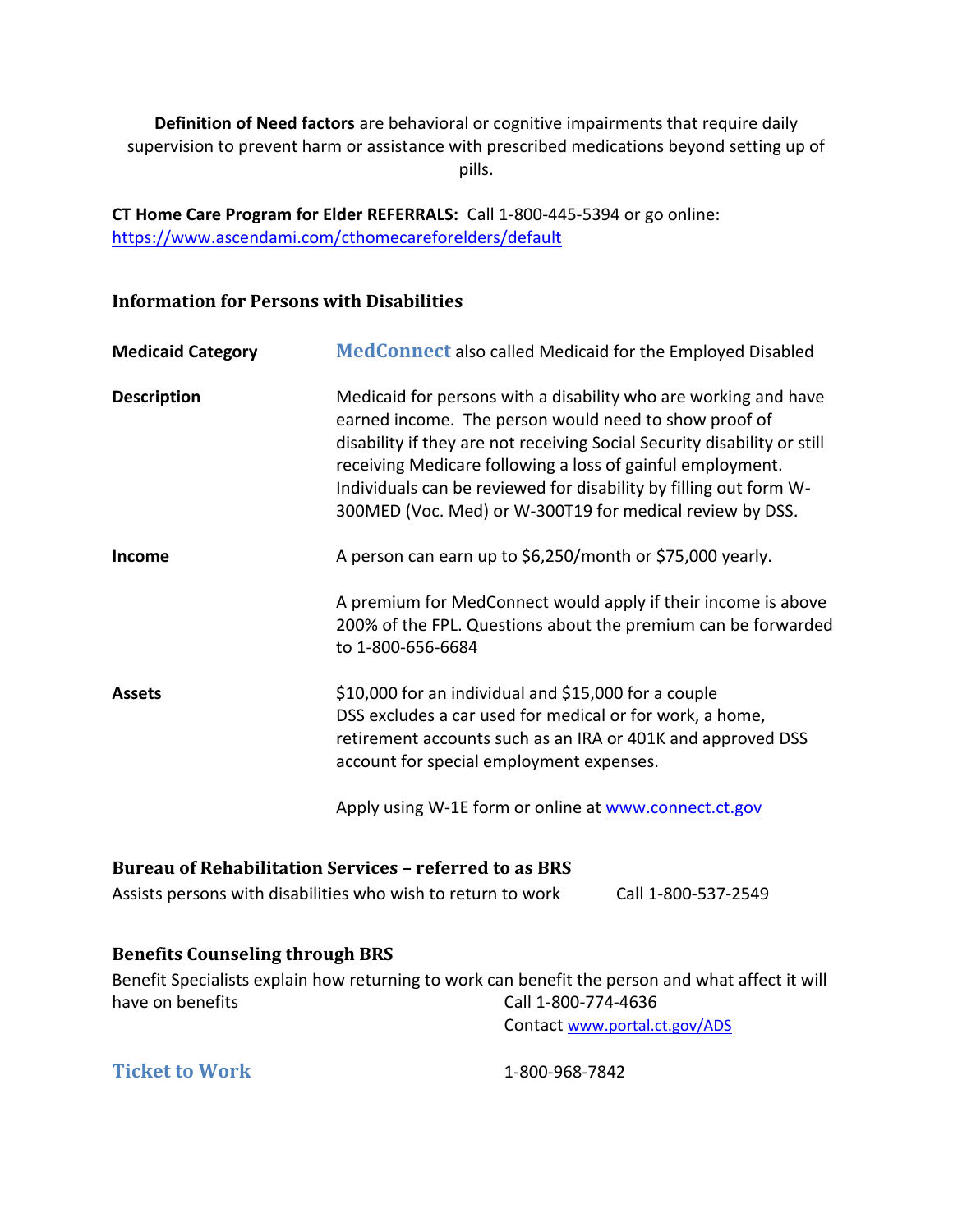Individuals receive a 9 month trial test period to return to work. Individuals receive their full Social Security benefits regardless of the money they earn during this period

#### **Centers for Independent Living**

These centers provide peer support, information and referral, independent skills and training to persons with disabilities [www.cacil.net](http://www.cacil.net/) for contact information

**ABLE Act Accounts 1-888-609-3268 https://savewithable.com/ct/home.html**

Tax-free savings accounts for people with disabilities prior to age 26 to pay for qualified disability expenses. **[www.ablerc.org](http://www.ablerc.org/)** for resources and information

### **Senior Outreach and Engagement**

Identify, engage, refer & link adults 55 years old+ adults to individually tailored community treatment options.**https://portal.ct.gov/DMHAS/Programs-and-Services/Older-Adult-Services**

### Other Long Term Services and Supports Options

### **Community First Choice**

Anyone functioning at skilled nursing home level of care who is also active on Medicaid through Husky A, Husky D, Husky C, Med-Connect can receive services to help them stay at home.

Services are self-directed by the individual and can include a personal care attendant the person selects and hires, who can be a family member or friend, but not a spouse. It may include home delivered meals, home modifications, assistive technology and/or support broker. The funding is based on the needs of the person identified in the assessment with the individual.

Call 2-1-1 or go to portal.ct.gov/DSS/Community-First-Choice for a referral

MY PLACE CT is Connecticut's website for information on long term services and support options wwww.myplacect.org

### Long-Term Care Medicaid Applications

Individuals requiring long term care in a nursing facility or at home will need to submit a W-1LTC application along with supporting documentation going back 5 years.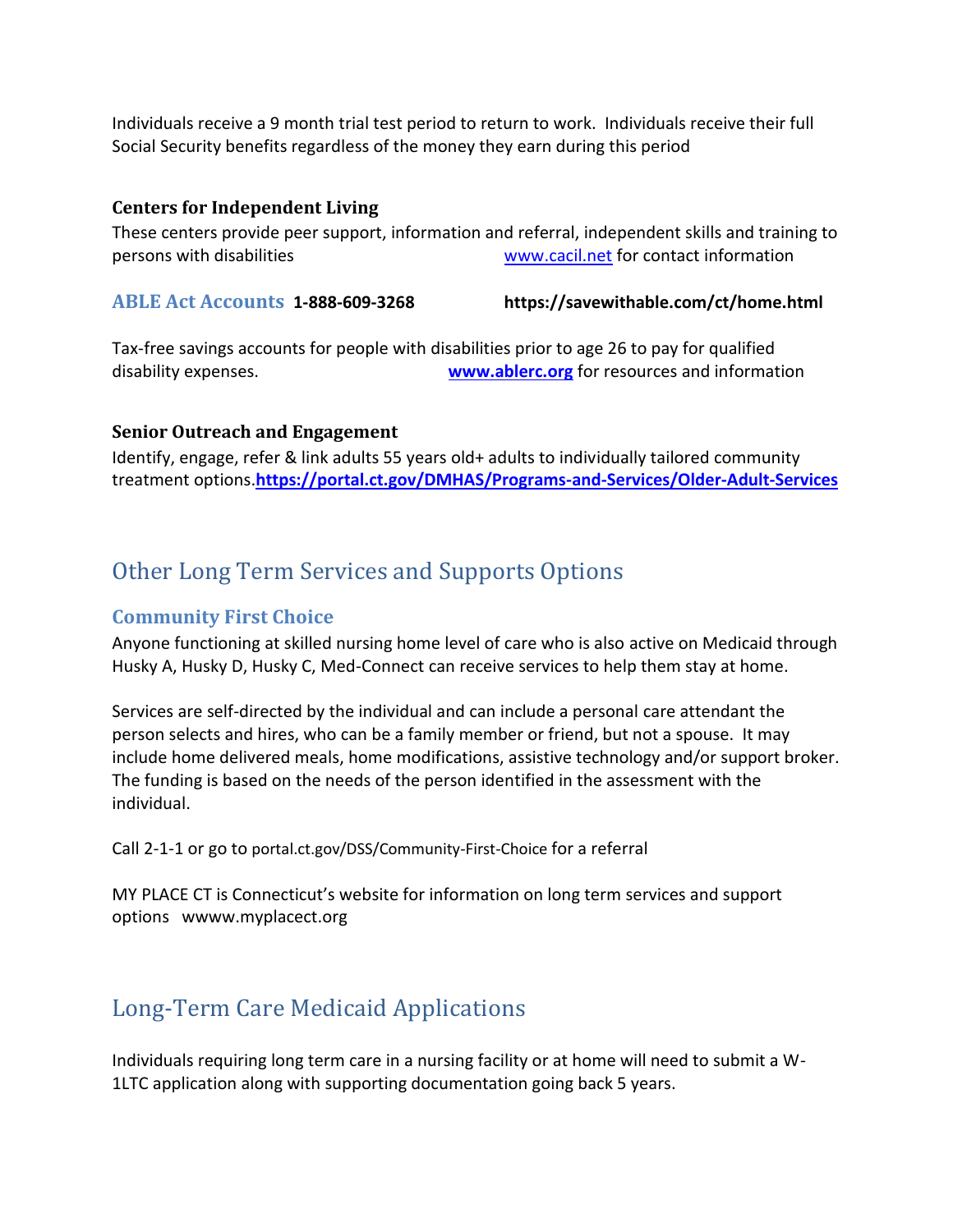Applications are forwarded to one of five locations based on geographic region. They are not sent to the DSS Scanning unit.

1) Waterbury Office, 249 Thomaston Ave., Waterbury, CT 06702

2) Bridgeport Office, 925 Housatonic Avenue, Bridgeport, CT 06606

3) New Haven Office, 50 Humphrey St., New Haven, CT 06513

4) Greater Hartford Office, 20 Meadow Rd., Windsor, CT 06095—This office only reviews applications for individuals requesting to be on a Statewide Medicaid Waiver Home and Community Based Program.

### 2021 Part D Standard Plan Cost Sharing for a Medicare Beneficiary

### **A standard Part D plan can charge up to \$445 for an annual deductible**

After the deductible is met, if the plan has a deductible, the beneficiary pays 25% of their medications up to \$1032.50 and the plan pays 75%. After this point, the beneficiary pays 25% for generic medication and 25% for brand medications plus a small pharmacy-dispensing fee of up to \$3. When the total beneficiary out of pocket costs reaches \$6,550, the person reaches catastrophic coverage. During catastrophic coverage, the beneficiary pays the greater of 5% coinsurance or \$3.70 for generic medication and \$9.20 for brand medication for medications on the plan's formulary. The beneficiary pays this amount until the end of the calendar year.

### **APPLICATION FILING and ENROLLMENT PERIODS:**

### **MEDICARE SAVINGS PROGRAMS -** OPEN ENROLLMENT ALL YEAR LONG

Pays Medicare Part B premium, and due to eligibility for the low income subsidy the persons receives help with all or some of the Medicare Part D premium and lowers the co-pays for medications. It may also help with co-pays and deductibles for Medicare Part A and B. It is income based with no asset restrictions.

**MEDIGAP PLANS –** CT is a continuous enrollment state. Enrollment is anytime during the year.

There is guaranteed issue at all times and plans are community rated for premiums. Premiums are not based on age or health. Plans C, F and high deductible F will only be available to individuals eligible for Medicare as of 1/1/2020. Individuals collecting Medicare due to disability who became eligible for Medicare before 1/1/2020 are limited to enrolling in Plans A-C. They can enroll in any Medigap plan, including Plans C, F, and high deductible F when they begin to collect Medicare due to age at 65 years of age. Those newly enrolled in Medicare due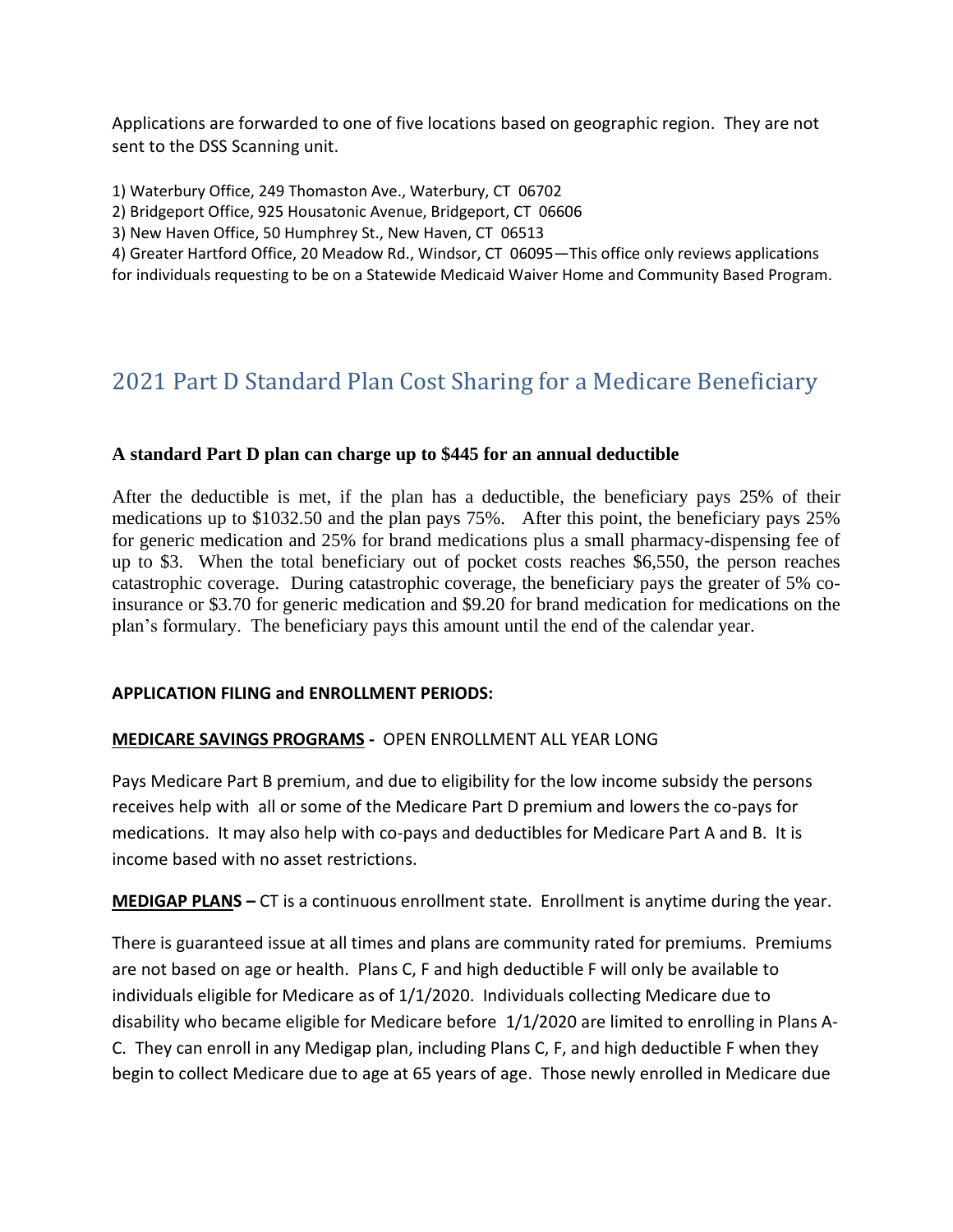to disability after 1/1/2020 will be limited to Plans A and B. When they turn 65, they can enroll in any Medigap policy except Plans C, F, and high deductible F.

**SNAP -** Open enrollment all year long

Assistance with food for those who qualify

**CT Energy Assistance Program** – Applications are currently being accepted

Helps with energy costs for those who qualify. Those with utility heated household with shutoff notices can apply through May 3. [www.ct.gov/staywarm](http://www.ct.gov/staywarm)

**RENTER'S REBATE PROGRAM -** Apply annually April 1 – October 1. For renters aged 65 or older, 50 years of age or older for a surviving eligible spouse or 18 year old or older with a permanent disability. 1 year residency with no asset test. Hotline for questions: 860-418-6377

**HEALTHCARE MARKETPLACE (Access Health CT) –** Open Enrollment Nov. 1, 2020– January 15, 2021. Special Enrollment Period: May 1, 2021 – August 15, 2021. Individuals can purchase health insurance or apply for Medicaid for adults 18-64 without Medicare called Husky D. Individuals must be caring for a minor child or children. They can be without or receiving Medicare for Husky A benefits.

**MEDICARE A & B INITIAL ENROLLMENT-** Is 7 months long. Begins three months before the month you turn 65, the month you turn 65 and three months after. The enrollment date will affect the start date of Medicare.

**SPECIAL ENROLLMENT PERIOD for Medicare Part B-** For those who are still working at age 65 and covered by a large employer group coverage through their own or spouse's **active**  employment. A SEP for Medicare Part B begins the month after the employee coverage ends or employment ends (whichever comes first) and lasts for eight months. (Individuals on Medicare due to End Stage Renal Disease do not receive a SEP). The SEP for Medicare Part D is 63 days.

**GENERAL ENROLLMENT PERIOD MEDICARE PART B -** First 3 months of every year (January 1 to March 31) Part B coverage **won't begin until July 1st of that year.** There will be a penalty for late enrollment. Individuals on MSP obtain Medicare Part B on the date the State starts paying for the Part B premium.

**MEDICARE PART D & MEDICARE ADVANTAGE OPEN ENROLLMENT PERIOD -** October 15th through Dec 7th of every year. Coverage begins January 1 of the following year. Late enrollment penalty applies if you did not enroll during your initial enrollment period and don't qualify for a Special Enrollment Period. MSP recipients are not subject to late enrollment fees.

**MEDICARE ADVANTAGE OPEN ENROLLMENT PERIOD** - January 1 and ends March 31. This period is designed to allow you to do switch from one Medicare Advantage Plan or Medicare